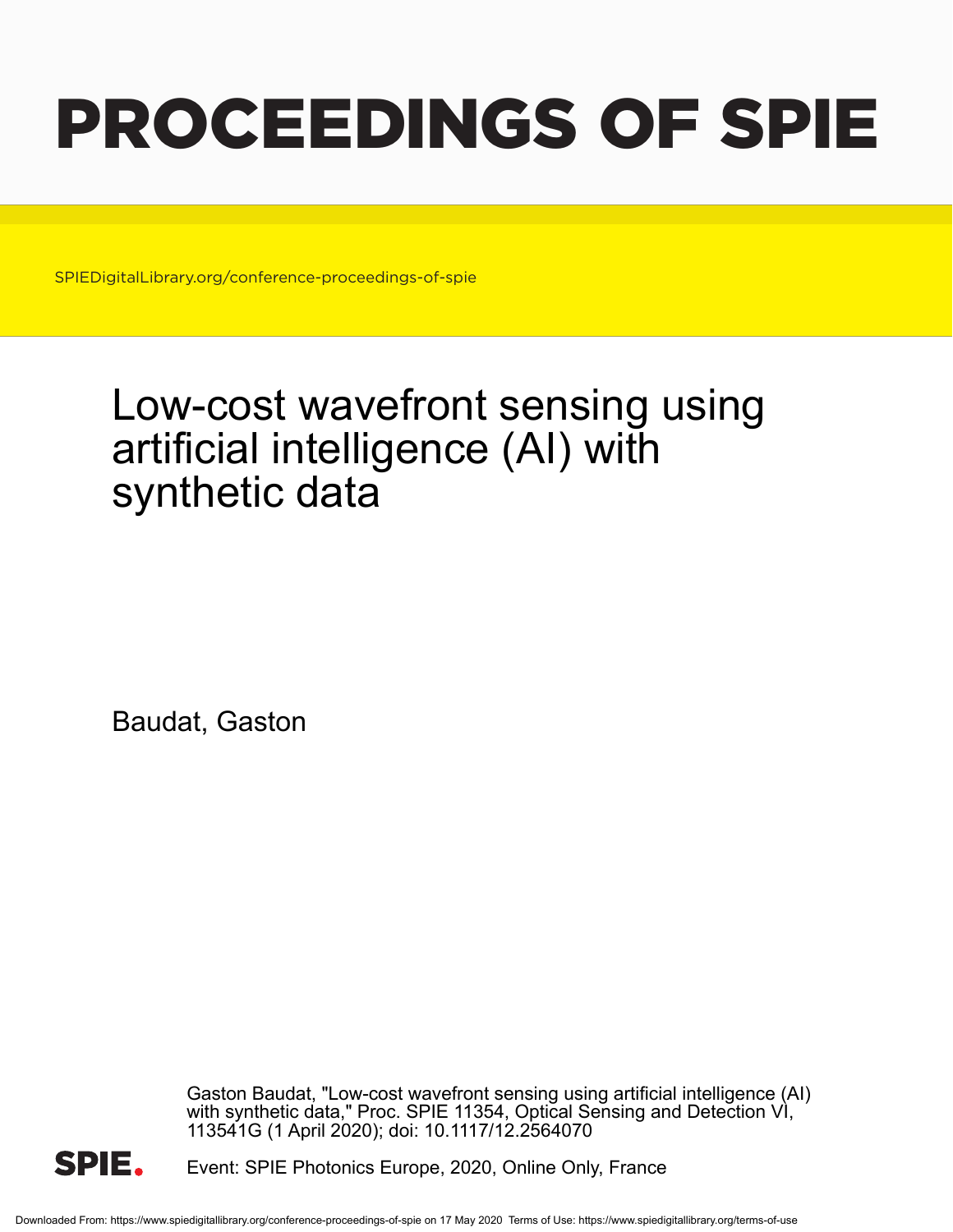# **Low-cost wavefront sensing using artificial intelligence (AI) with synthetic data**

Gaston Baudat Innovations Foresight, LLC, Glenmoore, PA, USA 19343

# **ABSTRACT**

We present a low-cost stand-alone AI based wavefront sensor (AIWFS) trained only with synthetic data. A simple defocused image of a source provides non-ambiguous phase retrieval competing with traditional wavefront sensors such a Shack-Hartmann (SH) sensor. An artificial neural network (ANN) is trained to output the Zernike coefficients, or any other relevant figures of merit, exclusively from synthetic data. The synthetic data typically contains random Zernike coefficients or wavefront, noise, as well as a defocus error to avoid any stringent accuracy requirement. Once trained, the AIWFS can be used directly on many other applications without any retraining. In its simplest form, the AIFWS's hardware is just a camera taking defocused images of a point source, like a star. However, with the proper synthetic data, many types of source and optical layouts can be accommodated, such multi-point, or extended, sources to simultaneously determine both on-axis and field-dependent wavefront performance, from a single measurement. In applications using actual stars, the NN also provides the Fried's parameter as an estimation of atmospheric turbulence. The ANN outputs are computed directly there is no numerical iteration nor any convergence consideration. The system can run at video rates, in real time, and therefore is suitable for analyzing systems with vibrations or moving parts. The AIWFS only requires a single camera making it a simple cost-effective solution that can take advantage of an existing camera that may already be in an optical system. This paper shows results using AIFWS for telescopes with both actual and artificial stars.

**Keywords:** Artificial intelligence, machine learning, wavefront sensing, field-dependent wavefront sensing, multi-source wavefront sensing, extended source wavefront sensing, low cost fast wavefront sensing.

## **1. INTRODUCTION**

Wavefront sensing is important for quantitative evaluation of optical systems. Applications are many, such as metrology, optical alignment, adaptive optics (AO), astronomy, ophthalmic, etc. Common wavefront sensors include Shack-Hartmann (SH) wavefront sensor and curvature sensing wavefront sensor. A SH wavefront sensor requires a lenslet array which is, often expensive, and which requires accurate alignment. Furthermore, its dynamic range is limited by adjacent sub-pupil image overlaps. A curvature sensing wavefront sensor uses several carefully taken defocused images of a point source. Curvature sensing is based on the irradiance transport equation solved with iterative numerical techniques. Hickson and Burley<sup>1</sup> have shown that, under some conditions, a single defocused image contains enough information to uniquely determine the phase of an incident wavefront. The minimum defocus required is function of the amplitude of higher order aberrations. Nishizaki<sup>2</sup> et al. proposed using AI for learning the Zernike coefficients from a single measured defocused image. Their ANN is a deep convolution neural network (CNN) trained from, and associated with, a physical system using a spatial light modulator (SLM) for emulating Earth atmospheric induced turbulence wavefront errors in the context of AO for astronomy. Therefore, this approach requires a new learning dataset and training phase for different optical systems and related parameters. Since actual data is required, applications of this strategy is limited to those systems for which one can physically emulate and control wavefront errors using a SLM or equivalent methods. This paper presents a low-cost, stand-alone AI based wavefront sensor designed to be as generic as possible, so that it is independent of a given physical system or actual data. An ANN is trained to output the Zernike coefficients, or any other relevant figures of merit, such as the wavefront itself, exclusively from synthetic data. The simulated synthetic defocused images are normalized in relation with the class of optical systems to be analyzed such the ANN output values are as universal as possible. A pre-processing and conditioning step is responsible for matching the synthetic data with the optical parameters such as focal length, wavelength, aperture, as well as the physical camera resolution and performances used to provide actual values. The synthetic data typically includes noise, as well as some defocus error to avoid any stringent accuracy requirement on camera position.

> Optical Sensing and Detection VI, edited by Francis Berghmans, Anna G. Mignani, Proc. of SPIE Vol. 11354, 113541G · © 2020 SPIE · CCC code: 0277-786X/20/\$21 · doi: 10.1117/12.2564070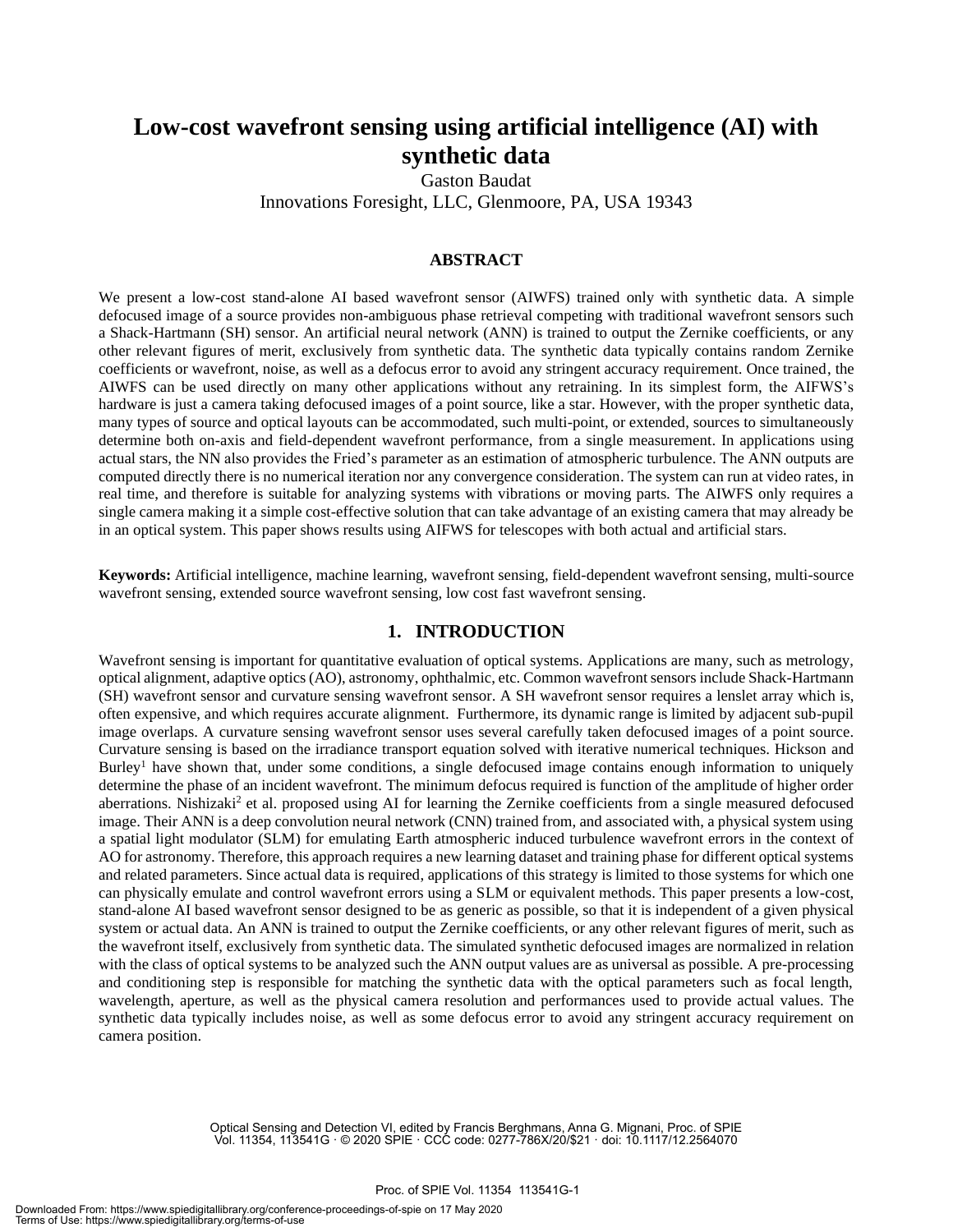Once trained, the AIWFS can be used directly on many other applications without retraining the ANN. In its simplest form, the AIFWS's hardware is just a camera taking defocused images of a single point source. However, with the proper synthetic data, many types of source and optical layouts can be considered, such multi-point sources for on and off axis wavefront sensing at once, or extended sources. The AIWFS is a cost-effective solution, which can take advantage of a camera already in the system. The ANN outputs are computed directly and unlike in curvature sensing, there is no need for numerical iteration, which, eliminates convergence considerations. This paper shows results using AIFWS for telescopes with either an actual or an artificial star as a point source.

### **2. METHODOLOGY**

#### **2.1 Background and concept**

The relative intensity fluctuation in a defocused image of a telescope is function of the wavefront curvature as shown by Roddier and Roddier<sup>3</sup> in the context of curvature sensing and discussed by Hickson<sup>1</sup> when using a single defocused star, the relative intensity variation is given by:

$$
\frac{\Delta I}{I_0} = -\frac{f l \lambda}{2\pi (f-l)} \Big[ \nabla^2 \phi(\vec{r}) - \delta(r-R) \frac{\partial \phi(\vec{r})}{\partial r} \Big] \tag{1}
$$

Where  $\phi$  is the wavefront phase,  $\lambda$  the wavelength under consideration,  $f$  and  $R$  are respectively the focal length and the aperture radius of the telescope. *l* is the distance from the exit pupil to the defocused image plane, while  $\vec{r}$  is the incoming ray position vector in the pupil and  $r$  its length.  $I_0$  is some reference intensity signal, such as the average value of the defocused image intensity or similar, or some constant related to a given optical system, source and defocus. Equation (1) is derived from the irradiance transfer equation for which  $\nabla^2 \phi(\vec{r})$  is the divergence of the gradient, or Laplacian. It describes the local curvature of the wavefront and  $\delta(r - R)$  a linear impulse distribution around the edge of the pupil.  $\Delta I$ is the intensity fluctuation and from equation (1) one sees that its relative variation, in a single defocused image, is related to the wavefront curvature. Therefore, one can extract the wavefront phase from the relative intensity  $\Delta I/I_0$ . Equation (1) is a first order approximation valid when  $f l/(f - l)$  is small, which is true for highly defocused images. There is no general analytic solution of the differential equation (1). In practical applications, iterative numerical methods are used for extracting the wavefront from the defocused image intensity. Those typically use gradient descent methods or other optimization techniques however, they require an iterative solution and may face local minima and other related convergence issues, especially if the aberrations are large. Tokovinin and Heathcode<sup>4</sup> proposed an interesting approach to overcome those limitations. They seed an optimization algorithm based on the first moments of the defocused image intensity. Still an iterative model fitting procedure is necessary to solve for the wavefront, which may be time consuming and by nature of this non-linear problem, prone to local minima as well. With our approach we learn from simulated samples the inverse-model relating the relative intensity fluctuations of a defocused image to its wavefront using an ANN and synthetic data.



Figure 1. AIWFS block diagram, concept and training procedure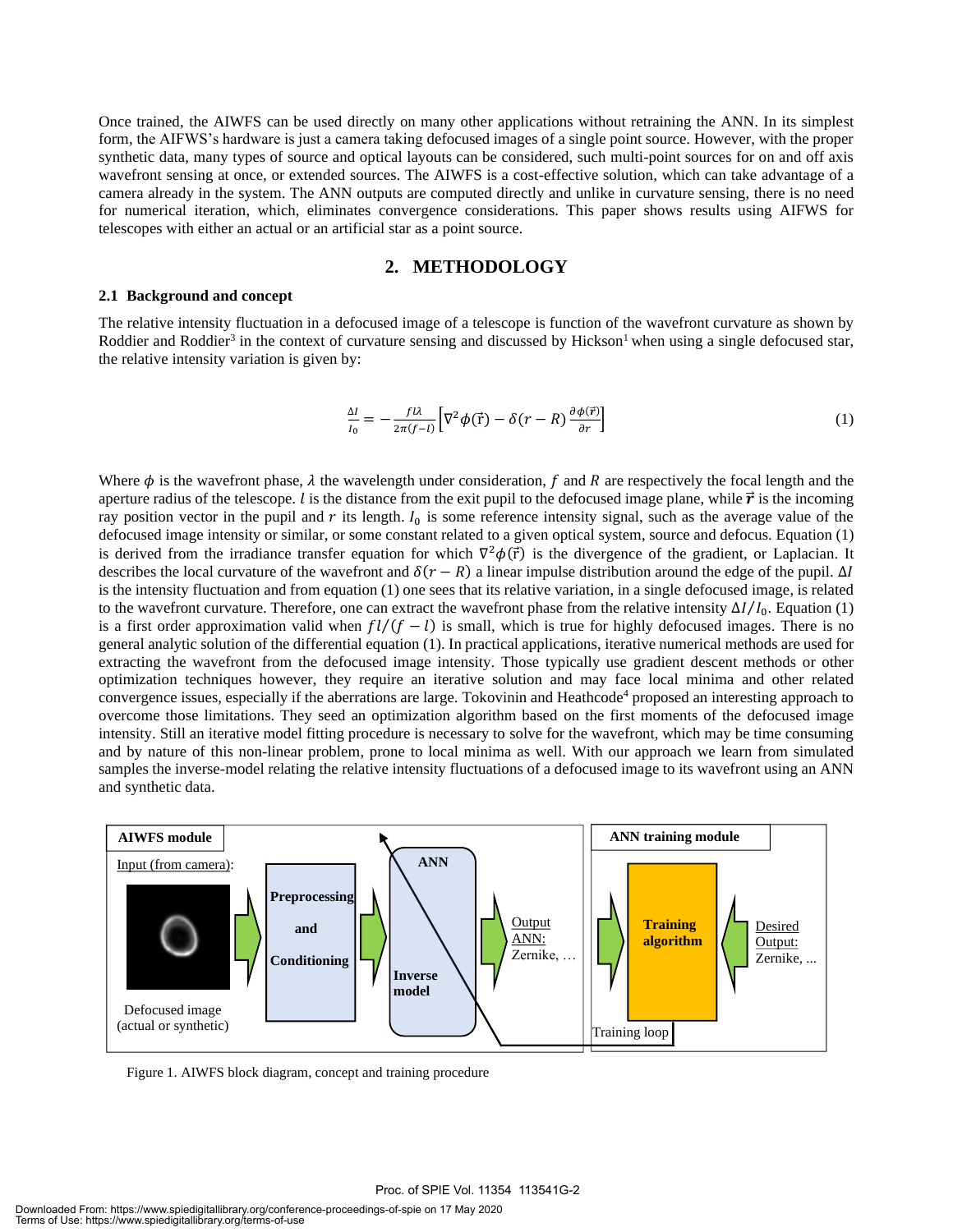This method, outlined in figure 1, has the advantage that the optimization task is done only once, beforehand, and when a suitable inverse model has been learned with enough accuracy and generalization performance, it can be used in real time without any consideration of convergence, iteration time, or local minima concerns. A key goal has been to make this method as generic as possible, independent of actual data from a physical optical system (such as a telescope) to make it applicable for a large class of system with the same inverse-model, using the same ANN training. Although this is not a limitation of the method, in this paper, we have chosen to apply it to telescope optical alignment (known as collimation) in the context of astronomical applications with either an actual star or an artificial star (in double pass). Figure 2 shows the basic setting, with ∆*z* the defocus distance from the focal plane to the sensor plane where the defocused image is formed.



Figure 2. AIWFS in the context of a telescope and a star at infinity.

#### **2.2 Data preprocessing and signal conditioning**

The synthetic data is computed, for a given telescope class, using the scalar diffraction theory and the FFT for modeling the defocused image. A class of telescope is defined by its central obstruction  $0 < \varepsilon \le 1$ , expressed in percent of the telescope aperture diameter  $D$  obscured by a centered circular secondary mirror. Although one can train an ANN for a large range of  $\varepsilon$  values, which would become an input data for the ANN, we found that it is easier to do this using a limited range of central obstruction. In this paper, we have only considered circular apertures (axially symmetric systems), the most common situation, but other shapes could be easily handled. In this context, we have chosen to use the Zernike radial annular polynomials for expressing the wavefront phase errors (aberrations) across the telescope pupil as well as, when applicable, the Fried<sup>5</sup> parameter, or coherence length,  $r_0$  for the strength of the Earth atmospheric turbulences, also known as seeing. Various levels of noise are added to the synthetic data to account for sensor, electronic and shoot noise, as well as scintillation. In order to be as generic as possible, simulations are carried out using a normalized optical telescope for synthetic data generation and datasets used in ANN training, validation and generalization tests. The normalized telescope assumes the following values (units in meter otherwise specified in this paper):

$$
R = 1m \text{ and } \lambda = 1m \tag{2}
$$

Where  $R = D/2$ . For the simulation the pupil is typically uniformly sampled with  $M = 100$  points across its radius (including the central obstruction, if any), or a little more than thirty thousand samples covering the entire telescope aperture. By chosen a  $NxN = 1024x1024$  points FFT this leads to about 12 samples across of the first zero central region of the diffraction limited PSF of a star (Airy disk). The FFT is padded with zeros for the samples outside the pupil or inside the central obstruction. Although ones could use a rectangular FFT, the axially symmetric nature of the problem calls for a squared one, hence squared related defocused images, which is what is used in this paper, but this is of course not a limitation of this approach. By using the values from (2), assuming a monochromatic light source in an axially symmetric context, the related normalized simulation angular resolution  $\theta_s$  of the diffraction pattern for the synthetic data is given, in radian, by:

$$
\theta_s = \frac{M}{N} \tag{3}
$$

Which for the sampling strategy chosen leads to an effective synthetic data normalized angular resolution  $\theta_{se}$  of:

$$
\theta_{se} = \frac{100}{1024} \approx 0.0977 \text{ radians}
$$
\n<sup>(4)</sup>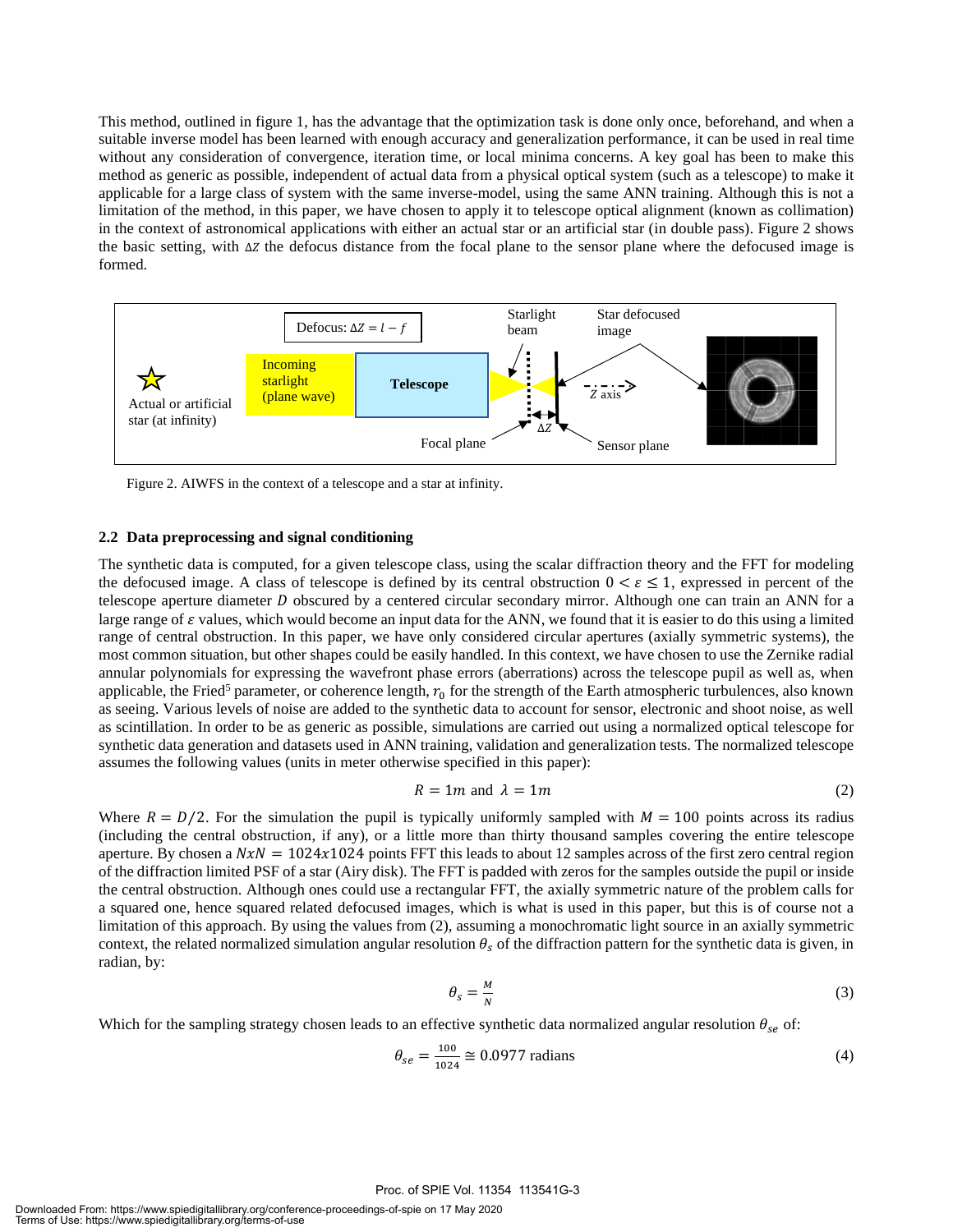On the other hand, with the same sampling, the associated actual diffraction simulation angular resolution  $\theta_a$  of a physical telescope of aperture  $D = 2R$  and for a wavelength  $\lambda$  is given by:

$$
\theta_a = \theta_s \frac{\lambda}{R} \tag{5}
$$

The size  $px_a$  of the resulting simulated pixels for the actual telescope at the focal plane, using (5) and assuming  $R \gg \lambda$ and  $f \gg \Delta z$ , is given by:

$$
px_a = \theta_s \frac{\lambda}{R} f = \theta_s \lambda 2 f / \pi \tag{6}
$$

Where  $f/\#$  is the f-number of the telescope. As an example, for a  $f/12.5$  telescope at 520nm with  $N = 1024$ ,  $M = 100$ , the actual simulated pixel size at the focal plane is:

$$
px_a = \frac{100 \cdot 520 \cdot 10^{-9}}{1024} \cdot 12.5 = 1.27 \mu m \tag{7}
$$

In comparison, the first zero diameter of the Airy disk of such telescope is  $2.44 \cdot 520 \cdot 10^{-9} \cdot 12.5 = 15.86 \ \mu m$  which represents about 12 pixels of 1.27  $\mu$ m. We observed that sampling rate leads to a good enough resolution for practical applications, especially with defocused images. Also, the resulting size of the simulated pixel for actual telescopes is usually smaller than the most common camera sensor pixel size for usual  $f/\text{\#}$  values. The ANN is fed with images having a fix resolution of LxL samples, typical values are  $L = 128$  and  $L = 256$ . Therefore, the raw synthetic data needs to match the NN input size and since usually  $M > L$  we use a decimation process to resize the image. A similar process is applied when the AIWFS, after a successful training of the ANN on the normalized synthetic data, is used on actual defocused images for a given camera and telescope. Based to  $px_a$ , L, M and the size of the actual camera pixel  $px_c$  one computes the ratio  $K$  for matching the camera image with the ANN input.

$$
K = \frac{px_a}{px_c} \frac{M}{L} \tag{8}
$$

If  $K > 1$  the camera pixel size is smaller than the ANN pixel size  $px_aL^{-1}M$  for the physical setup and the image is decimated by a factor K for matching the ANN input pixel size. If  $K < 1$  then the image is interpolated instead. As an example, for a  $f/12.5$  telescope,  $L = 256$  and a camera pixel size  $px_c = 3.8 \mu m$ , using (7) and (8), leads to:

$$
K = \frac{1.27 \cdot 10^{-9} 1024}{3.8 \cdot 10^{-9} 256} = 1.337
$$
\n(9)

Therefore, the camera image needs to be resized down by about 30% to match the ANN input pixel size for this telescope, camera, ANN and synthetic data used for the training. The camera defocused image is preprocessed to take care of any offset, fix pattern noise, hot pixels and other artifacts. For instance, this can be done by the subtraction of a dark frame taken under the same conditions, or any suitable means. Noise filtering and other processing may be applied as well. Since usually the camera frame is significantly larger than the defocused image of interest, the last step is the extraction of the defocused image from the camera image. This is a straightforward operation, first one locates the center of the defocused image using a centroid algorithm, or similar a method, then one crops the camera resized image to the size  $LxL$ .

#### **2.3 Training of the ANN**

For training the ANN one generates normalized defocused images (SD) across ranges of the Zernike coefficients and  $r_0$ values, if applicable. Alternate approaches are of course possible, such directly sampling an aberrated wavefront. In this case, the ANN outputs would be the sampled wavefront itself instead of the Zernike coefficients or other aberration terms. In this paper, we preferred a parametric approach which describes the wavefront error through the Zernike radial annular polynomials. Although this is not a limitation of the method, here we have used the AIWFS for telescope collimation and therefore we are mainly interested in the lower  $3<sup>rd</sup>$  order aberrations, since the optical surface figures are assumed to be near perfection. Monitoring the low order aberrations is enough for this task, but higher order aberrations can certainly be considered with the AIWFS. Table 1 shows the Zernike radial annular polynomial considered in our experiments.

Proc. of SPIE Vol. 11354 113541G-4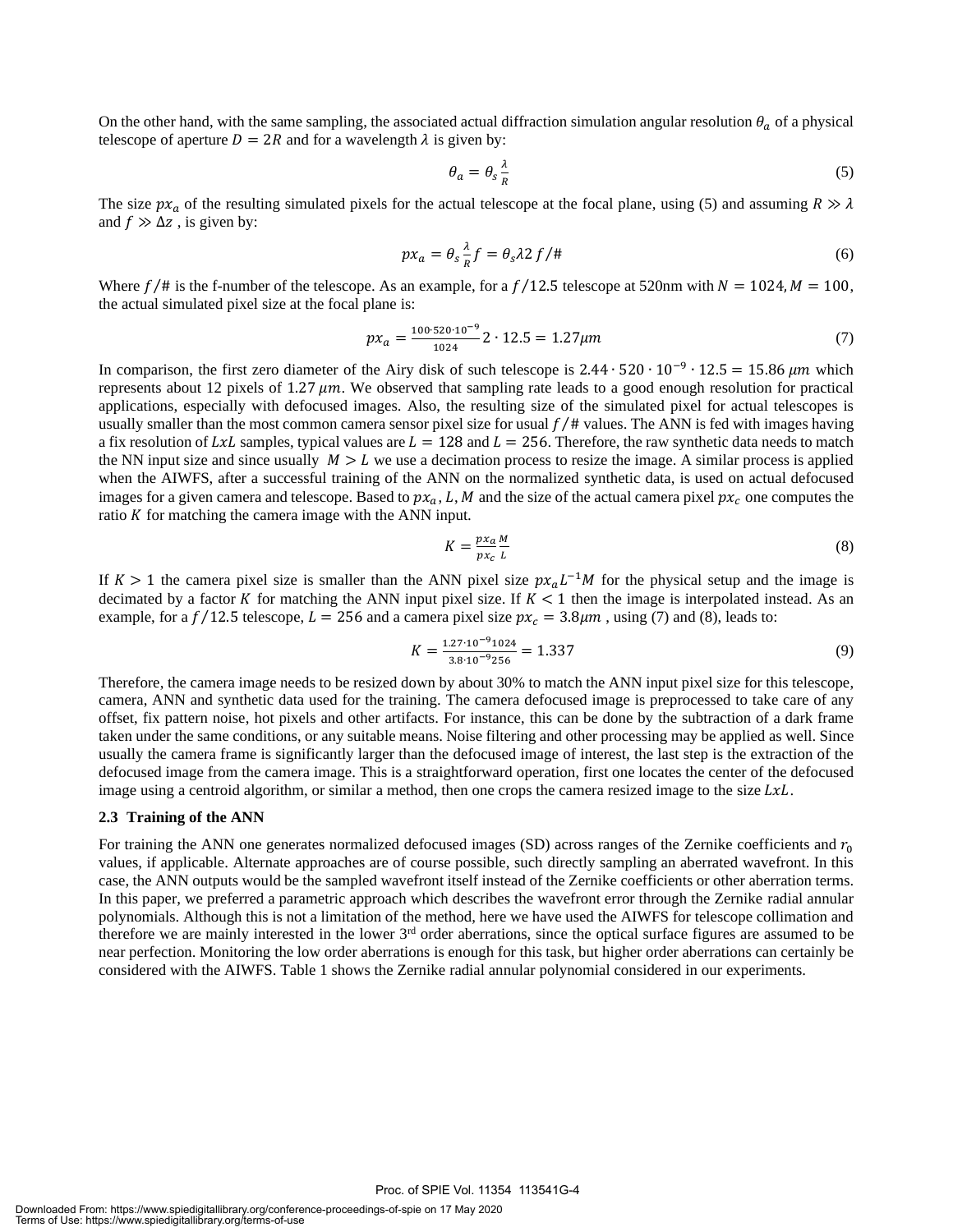|                         |                     |                                         | Polynomial                                                                                                                                                                                                                          |  |
|-------------------------|---------------------|-----------------------------------------|-------------------------------------------------------------------------------------------------------------------------------------------------------------------------------------------------------------------------------------|--|
| <b>Name</b>             | <b>OSA</b><br>index | <b>Standard</b><br><b>OSLO</b><br>index | $2\pi$ 1<br>$\int\limits_0^{\infty}\int\limits_0^{\infty} Z_j^2drd\theta=\pi \int\limits_0^{\infty}\int\limits_0^{\infty} Z_iZ_jdrd\theta=0 \ \forall i\neq j$<br>$0< r\leq 1 \qquad 0<\epsilon\leq 1 \qquad 0\leq \theta\leq 2\pi$ |  |
| Defocus                 | $Z_4$               | $Z_{3}$                                 | $\sqrt{3}(2r^2-1-\epsilon^2)/(1-\epsilon^2)$                                                                                                                                                                                        |  |
| Vertical<br>astigmatism | $Z_{\leq}$          | $Z_{A}$                                 | $\sqrt{6} (r^2/\sqrt{1+\epsilon^2+\epsilon^4}) \cos(2\theta)$                                                                                                                                                                       |  |
| Oblique<br>astigmatism  | $Z_{2}$             | $Z_{\rm g}$                             | $\sqrt{6} (r^2/\sqrt{1+\epsilon^2+\epsilon^4}) sin(2\theta)$                                                                                                                                                                        |  |
| Horizontal coma         | $Z_{\rm g}$         | $Z_{6}$                                 | $\sqrt{8}$ [3r <sup>3</sup> (1+ $\epsilon^2$ ) – 2r(1+ $\epsilon^2$ + $\epsilon^4$ )]/[(1- $\epsilon^2$ ) $\sqrt{(1+\epsilon^2)(1+4\epsilon^2+\epsilon^4)}$ cos( $\theta$ )                                                         |  |
| Vertical coma           | $Z_{\tau}$          | Z <sub>7</sub>                          | $\sqrt{8}$ [3r <sup>3</sup> (1+ $\epsilon^2$ ) – 2r(1+ $\epsilon^2$ + $\epsilon^4$ )]/[(1- $\epsilon^2$ ) $\sqrt{(1+\epsilon^2)(1+4\epsilon^2+\epsilon^4)}$ ]sin( $\theta$ )                                                        |  |
| Primary spherical       | $Z_{12}$            | $Z_{\rm g}$                             | $\sqrt{5}(6r^4 - 6r^2(1+\epsilon^2) + 1 + 4\epsilon^2 + \epsilon^4)/(1-\epsilon^2)^2$                                                                                                                                               |  |
| Oblique<br>trefoil      | $Z_{\alpha}$        | $Z_{\rm o}$                             | $\sqrt{8}\left[r^3/\sqrt{1+\epsilon^2+\epsilon^4+\epsilon^6}\right]cos(3\theta)$                                                                                                                                                    |  |
| Vertical<br>trefoil     | $Z_{\epsilon}$      | $Z_{10}$                                | $\sqrt{8}\left[r^3/\sqrt{1+\epsilon^2+\epsilon^4+\epsilon^6}\right]sin(3\theta)$                                                                                                                                                    |  |
| Secondary<br>spherical  | $Z_{15}$            | $Z_{24}$                                | $\sqrt{7}(20r^6-30r^4(1+\epsilon^2)+12r^2(1+3\epsilon^2+\epsilon^4)+1+9\epsilon^2+9\epsilon^4+\epsilon^6)/(1-\epsilon^2)^3$                                                                                                         |  |

Table 1. Orthonormal Zernike radial annular polynomials used for synthetic data and ANN training in this paper.

In order to detect possible stress on the mounted optics we have added the trefoil and the secondary  $(5<sup>th</sup>$  order) spherical aberrations. In this paper, we use the OSA index for the Zernike coefficients. There are 3 datasets for the ANN training phase. The first is the learning dataset, which is used for optimizing the ANN itself (synaptic weights) and this dataset is the largest, typically between 300,000 to 500,000 samples, or more. The second is the validation dataset which is used to monitor the generalization performance of the ANN during the training procedure in order to stop it before overlearning, this dataset size is between 10,000 to 50,000 samples. The third is the test dataset used after training to estimate the inverse model generalization capability, performance and accuracy. All the datasets are generated from the same independently identically distributed uniform random variable simulations across the range of Zernike coefficients and  $r_0$  values, when under seeing limited conditions.

# **3. EXPERIMENTS**

Several experiments have been carried out on an optical bench in the lab in double pass with a pellicle beam splitter and a pinhole in the telescope focal plane acting as an artificial star (see figure 6), and on the sky using real stars under seeing limited conditions.

#### **3.1 Comparison with a Shack Hartmann wavefront sensor on an optical bench**

We compare the AIWFS approach on a 90mm aperture f/13.9 Maksutov-Cassegrain telescope with a 32% ( $\varepsilon = 0.32$ ) central obstruction against a Shack-Hartmann analyzer using a 40x40 lenslet array on an optical bench in double pass. The source is made of a 5µm pinhole illuminated by a white LED and located at the scope focal plane acting as an artificial star. A pellicle beam splitter is used to avoid any sphero-chromatic aberrations. The autocollimator return flat is made of ZERODUR® with 100mm diameter, 20mm thickness, and a flatness specification of 0.010 wave from 400nm to 2000nm. Figure 6 shows the setup for a 24mm,  $f/12.5$  refracting telescope in similar double pass configuration. The ANN inverse model was trained with 300,000 simulated defocused images of 128x128 pixels. Nine Zernike radial annular coefficients are considered,  $Z_3$  to  $Z_9$ , as well as  $Z_{12}$  and  $Z_{15}$ , see the table 1 for index reference. The defocus  $Z_4$  coefficient is not reported in the results. The SH wavefront sensor specified accuracy is 0.02 wave (20mw) rms, the estimated AIWFS accuracy, over 30,000 test samples, is at 0.03wave (30mw) rms for this simulation and associated ANN. Using larger  $L$ values leads to a significant higher accuracy, in the range of 4mw, as seen in section 3.3.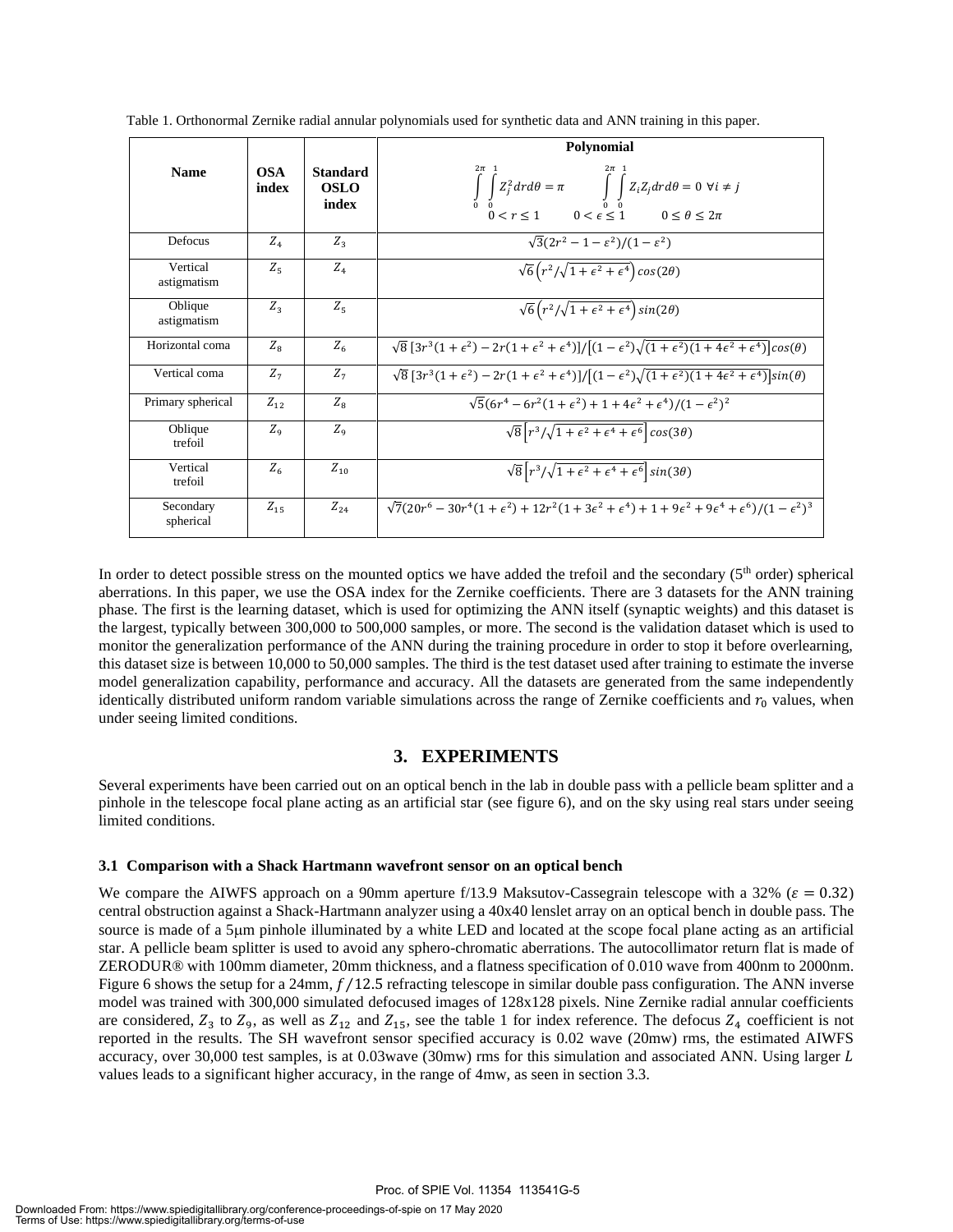

Figure 3. Maksutov-Cassegrain telescope: SH (blue) v.s. AI wavefront sensor (green) analysis on an optical bench in double pass with an artificial star and a white LED. The red error bars are one standard deviation

The figures 3 shows the rms wavefront deviation along with the Zernike coefficients for both, the Shack Hartman results shown in blue and the AIWFS shown in green, as well as the associated 1 sigma error bars (in red,). The reconstructed wavefront 2D error plots are also provided for qualitative evaluation. Since the SH analyzer measures higher order aberrations, more than 20 Zernike polynomials are used, so we may expect some differences between both methods. Still the AIWFS rms values track closely the SH wavefront sensor results. Zernike coefficients, for both systems, were computed at 550nm near the middle of the white LED bandwidth. One can see that even though the AIWFS was trained with a monochromatic light source, it provides good polychromatic results. It should be noted that we could simulate polychromatic synthetic data for training the ANN with our approach too.

#### **3.2 Wavefront analysis using an actual star under seeing limited conditions**

Telescope wavefront analysis on a bench, in double pass, with an artificial star may not be always practical or feasible, especially for large apertures. High quality flat mirrors are expensive, and the telescope needs to be moved to some lab for testing which takes time and some effort limiting the frequency at which such test can be performed. Therefore, there is a need for onsite fast wavefront analysis using actual stars. The AIWFS technology provides a unique opportunity for accomplishing this goal without any extra hardware using, in most cases, the installed imaging camera and focusing mechanism. In this context one can perform real time optical alignment (collimation) and collect data as often as one may need for predictive maintenance and quality assessment of the telescope from nights to nights, or over the course a given night. This could be also very appealing for remote and aerospace applications, such as space telescopes or probes, for which there is no easy access to the system, while extra hardware for wavefront analysis and monitoring the optics, for performing any corrective actions, is not possible or limited by space and weight requirements. When using an actual star on Earth one must account for the seeing which blurs the stellar images. The Kolmogorov's turbulence theory and numerical simulations provide a relation between the Fried's parameter  $r_0$  and the FWHM in radian, known as  $\beta$ , of the seeing limited PSF of a star.

$$
\beta \cong 0.98 \frac{\lambda}{r_0} \tag{9}
$$

The blurred stellar profile is often expressed using a Moffat<sup>6</sup> function, however from a practical standpoint a Gaussian function gives good results, especially for defocused star images. In our experiments, under seeing limited conditions, one exposes a defocused star for several minutes in order to average out the seeing such the resulting image can be understood as a Gaussian kernel acting as a low pass filter convoluted with the seeing free defocused image. Using (9) the seeing induced kernel standard deviation  $\sigma$ , in radian, is given by:

$$
\sigma = \frac{\beta}{2\sqrt{2\ln(2)}} \approx 0.4162 \frac{\lambda}{r_0} \tag{10}
$$

The relation (10) is used for the synthetic data simulations under seeing limited conditions in this paper. The figure 4 shows a 256mm aperture  $\mathcal{Q}f/8$  Ritchey-Chretien telescope AIWFS analysis, on the sky, using an actual star under astronomical seeing limited conditions (Fried's parameter  $r_0 \approx 49$ mm). The ANN uses resized cropped frames from an imaging camera having 5.4 $\mu$ m pixel size for a total 16,384 pixels ( $L = 128$ ). It was trained to output the annular Zernike coefficients (the same than in section 3.1) as well as the seeing strength for:  $35mm \le r_0 \le 85mm$  from 200,000 simulated samples. Scintillation was also simulated.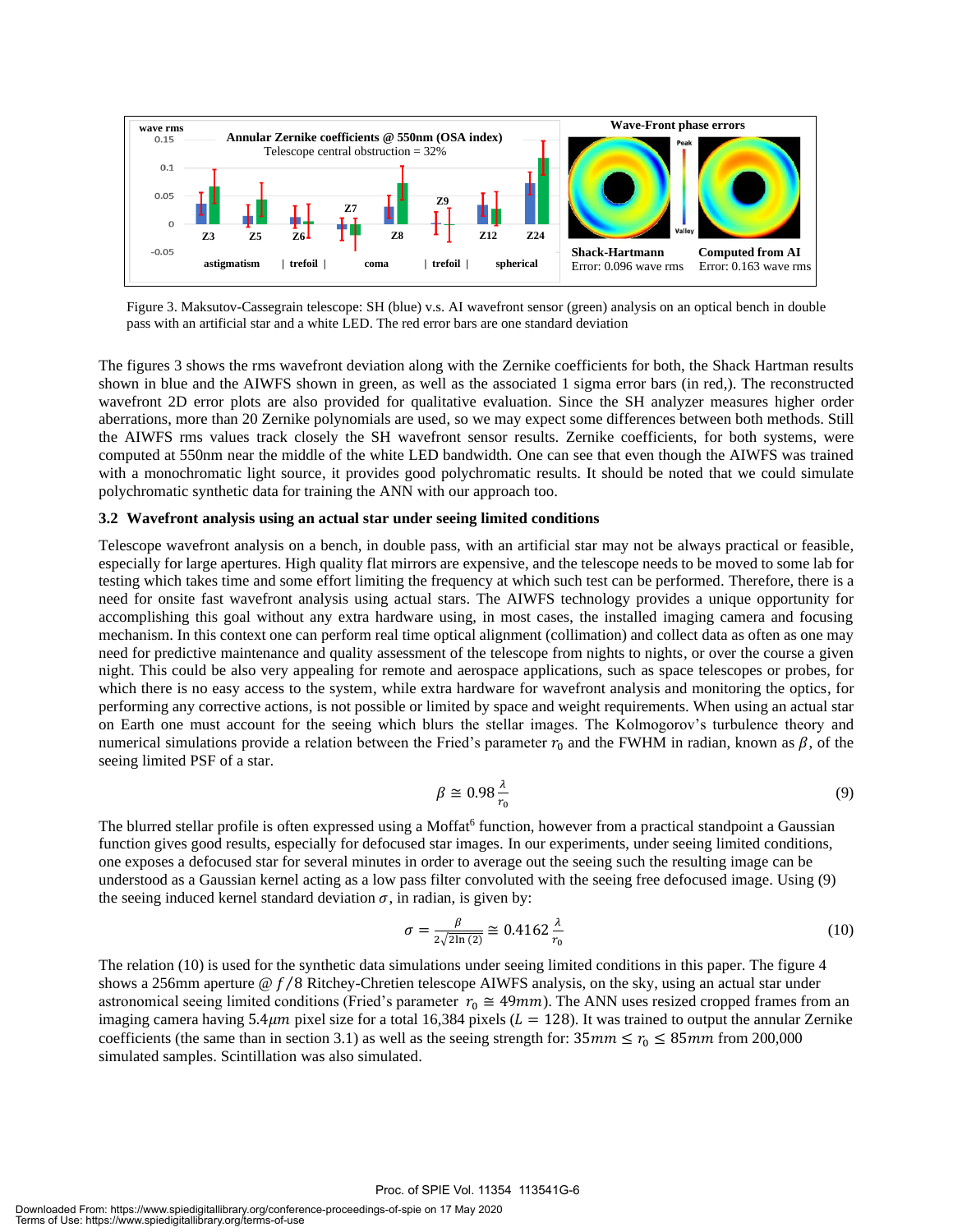

Figure 4. Ritchey-Chretien telescope AIWFS analysis on the sky under astronomical seeing limited conditions.

The data indicates that this telescope mirrors required alignment. The third image from the left on figure 4 is the reconstructed defocused PSF simulated using the Zernike coefficients from the AIWFS as well as the Fried's parameter  $r_0$ , scintillation (intensity fluctuations) has been added too. Although this is a random realization of the seeing, it is realistic and quite close to the actual defocus star image (first on the left). One difference being the secondary mirror spider diffraction patterns visible on the actual image. Those have not been simulated here, but they do not seem to have any appreciable impact on the wavefront analysis and related Zernike coefficients. The right image of figure 4 shows the telescope PSF computed from the Zernike coefficients, without any seeing and defocus. It is the PSF one would see using such scope from space. It exhibits a large level of astigmatism as well as some spherical aberration due to misalignment of the two telescope mirrors.

# **3.3 Real time field dependent wavefront analysis**

The AIWFS is flexible by nature and it can be applied to different type of sources, as long as, one can compute the related synthetic data for the training. Since the camera usually sees a much larger FOV than a single defocused image of a point source on can recover, at once and in real time, on and off axis data in the context of field dependent wavefront analysis. There are many benefits, among them: There is no need for any extra off axis wavefront sensors nor any parts in motion for scanning the field with a single sensor. A large FOV is therefore accessible from one single image with the same hardware providing fast field aberration data acquisition capability. Using a 24mm diameter  $f/12.5$  achromatic refracting telescope, in double pass, we show field dependent data coming from a line of 7 pinholes,  $10 \mu m$  each with a 1.5mm pitch. The related optical bench is shown on figure 6. The pinholes are illuminated with a white LED. A green filter in front for the camera with a central wavelength at 520nm and a FWHM of 65nm is used to narrow the bandwidth of the light source.



Figure 5. Defocused image of a 7 pinholes line for field dependent wavefront analysis. The pinhole pattern pitch is 1.5mm. The pinhole #0 is at the center of the camera sensor, on axis.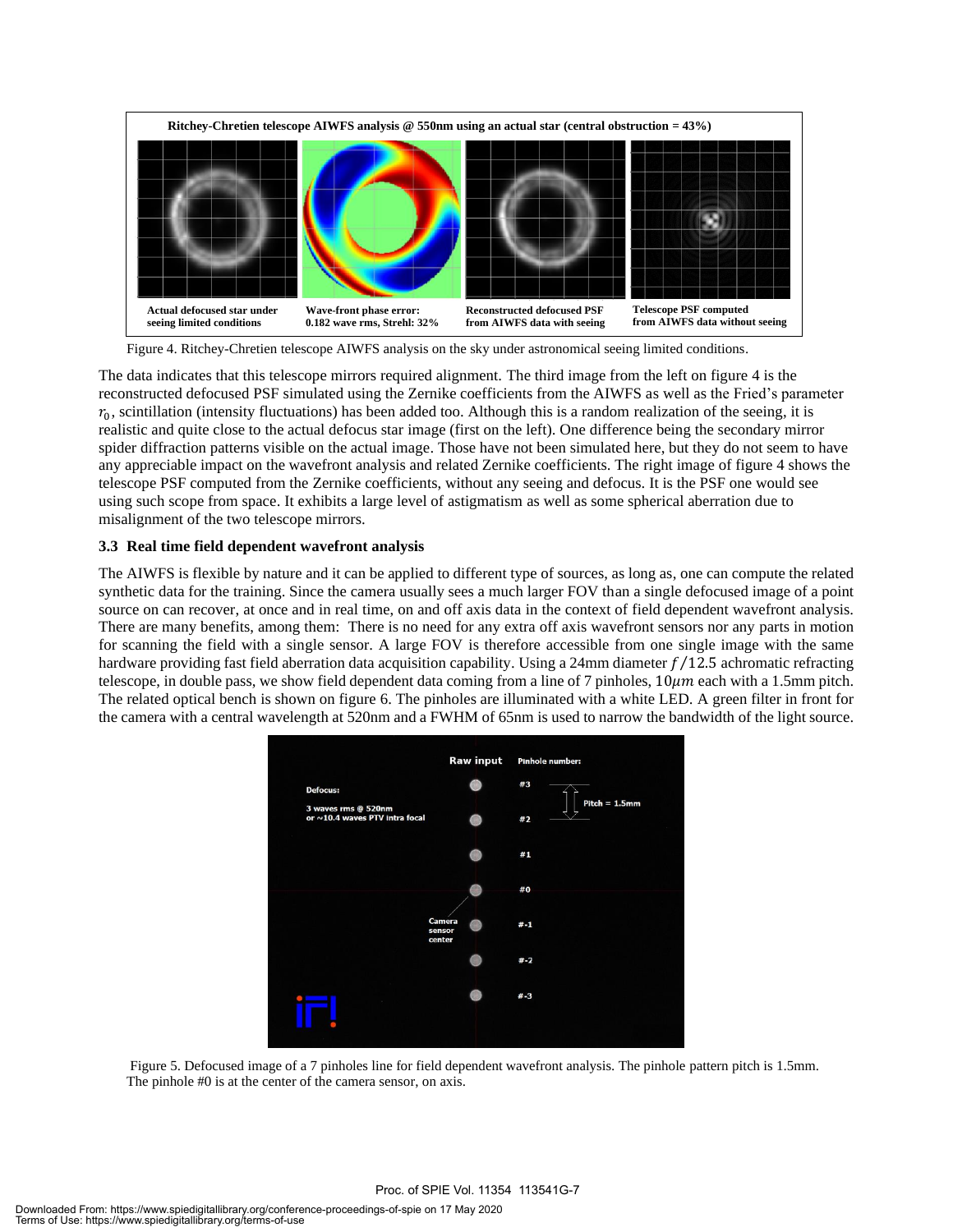The refracting telescope is made of a single fully AR coated achromat with a 300mm focal length. The flat mirror has a flatness of, or better than,  $10<sup>th</sup>$  wave. In figure 5, one sees the raw defocused image of the pinholes. The pinhole #0 is imaged, on axis, at the center of the camera sensor. The red lines indicated the horizontal and vertical axes. The two extreme pinholes #-3 and #3 are, at respectively, -4.5mm and +4.5mm off axis on the vertical direction, which corresponds to  $+/-0.86$  degrees of field.



Figure 6. Optical bench: 24mm diameter  $f/12.5$  achromatic refracting telescope in double pass configuration

The monochrome camera features a 16 M-pixel sensor with a 21.9mm diagonal and squared pixels of  $5.4 \mu m$ . Data acquisition is done with a 12 bits resolution. The camera can transmit data up to 14.7 frame per second. The ANN is fed with 256x256 pixels ( $L = 256$ ) resized frames and was trained with 500,000 simulated samples at 520nm to deliver high wavefront analysis accuracy. The synthetic data was computed without any seeing and central obstruction ( $\varepsilon = 0$ ). From the validation data one estimated an AIWFS accuracy of 0.004 wave (4mw) rms. Using the achromat model, we compared, after removing the flat mirror astigmatic contribution, on table 2 the theoretical monochromatic Zernike aberrations computed using OSLO and the AIWFS values for the two most off axis pinholes, #+3 and #-3. Considering the polychromatic nature of the measurement, the tolerances of the lens surfaces and mechanical alignment errors the AIWFS captured, within few 10mw, the off axis astigmatism and the primary spherical aberrations quite well.

| Table 2. AIWFS field aberrations versus the achromat model (OSLO). Flat mirror astigmatism removed |  |
|----------------------------------------------------------------------------------------------------|--|
|                                                                                                    |  |

| <b>Aberrations</b>   | <b>Achromat model</b>           | <b>AIWFS</b>     | <b>AIWFS</b>        |
|----------------------|---------------------------------|------------------|---------------------|
| [wave]               | (OSLO)<br>Off axis: $+/-4.5$ mm | Off axis: -4.5mm | Off axis: $+4.5$ mm |
| Vertical astigmatism | 0.092                           | 0.061            | 0.081               |
| Oblique astigmatism  | $\theta$                        | 0.014            | 0.005               |
| Horizontal coma      | $-0.002$                        | $-0.013$         | $-0.010$            |
| Vertical coma        | $\Omega$                        | 0.003            | $-0.013$            |
| Primary spherical    | $-0.025$                        | $-0.018$         | $-0.018$            |
| Oblique trefoil      | $\Omega$                        | 0.001            | 0.002               |
| Vertical trefoil     | $\Omega$                        | $-0.006$         | $\Omega$            |
| Secondary spherical  | $\Omega$                        | 0.009            | 0.009               |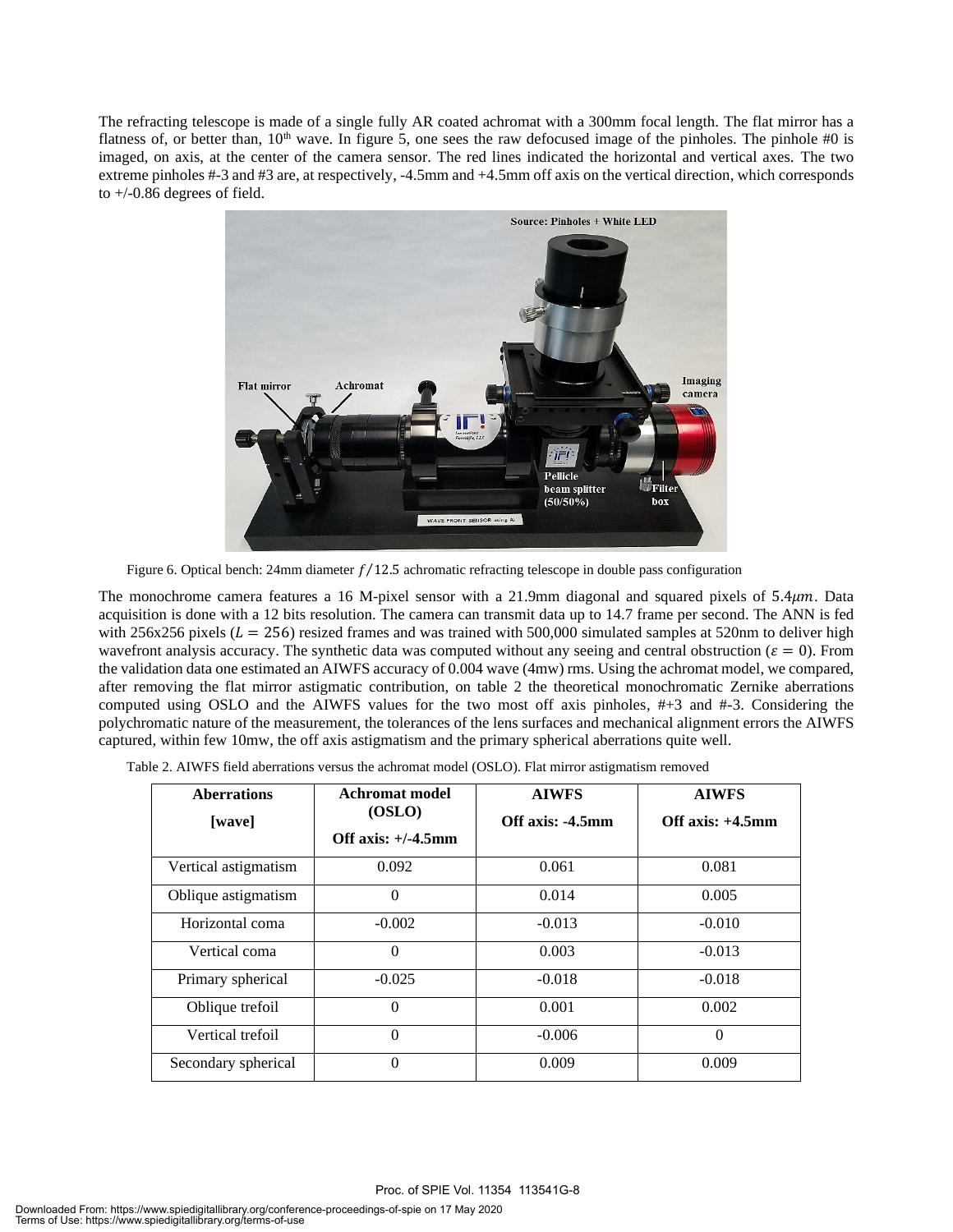Figure 7 top wavefront error color plots show, from left to right, the extreme off axis pinhole #-3 at -4.5mm, the on axis pinhole #0 and the extreme off axis pinhole #3 at +4.5mm. The Strehl ratios (SR), rms and PTV wavefront errors are also provided. An on axis astigmatism of 14mw can be traced back to the flat mirror in front of the telescope. This astigmatism has an orientation consistent with the location of the mirror mount contact points. The on axis wavefront error with the mirror astigmatism removed is shown in figure 8.



Figure 7. Optical bench refracting telescope field dependent wavefront analysis. Top plots: ON and +/-0.86 degrees OFF axis wavefront errors. Bottom plot: Field curvature at the circle of least confusion (CoLC) focus.



Figure 8. Optical bench refracting telescope on axis wavefront error with flat mirror astigmatism removed.